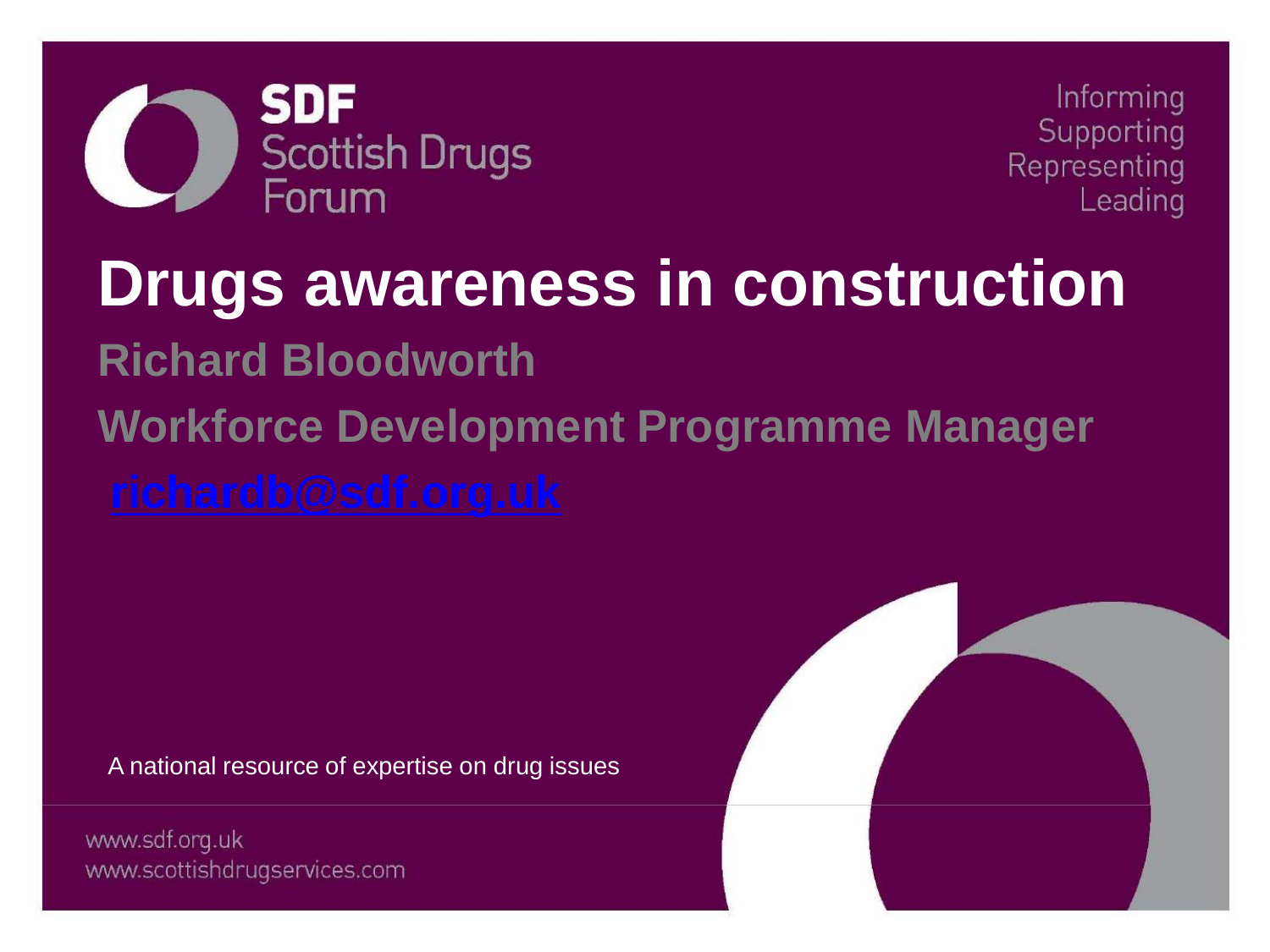



- SDF is Scotland's national resource of expertise on drugs and related issues.
- SDF is an umbrella organisation representing the drugs field in Scotland
- SDF is funded by a range of bodies (including the Government, NHS , Local Authorities, academic institutions and charitable trusts.)
- SDF works with policy makers, service planners and commissioners, service managers and staff as well as people who use or have used services to ensure service quality and evidence-based policy and practice.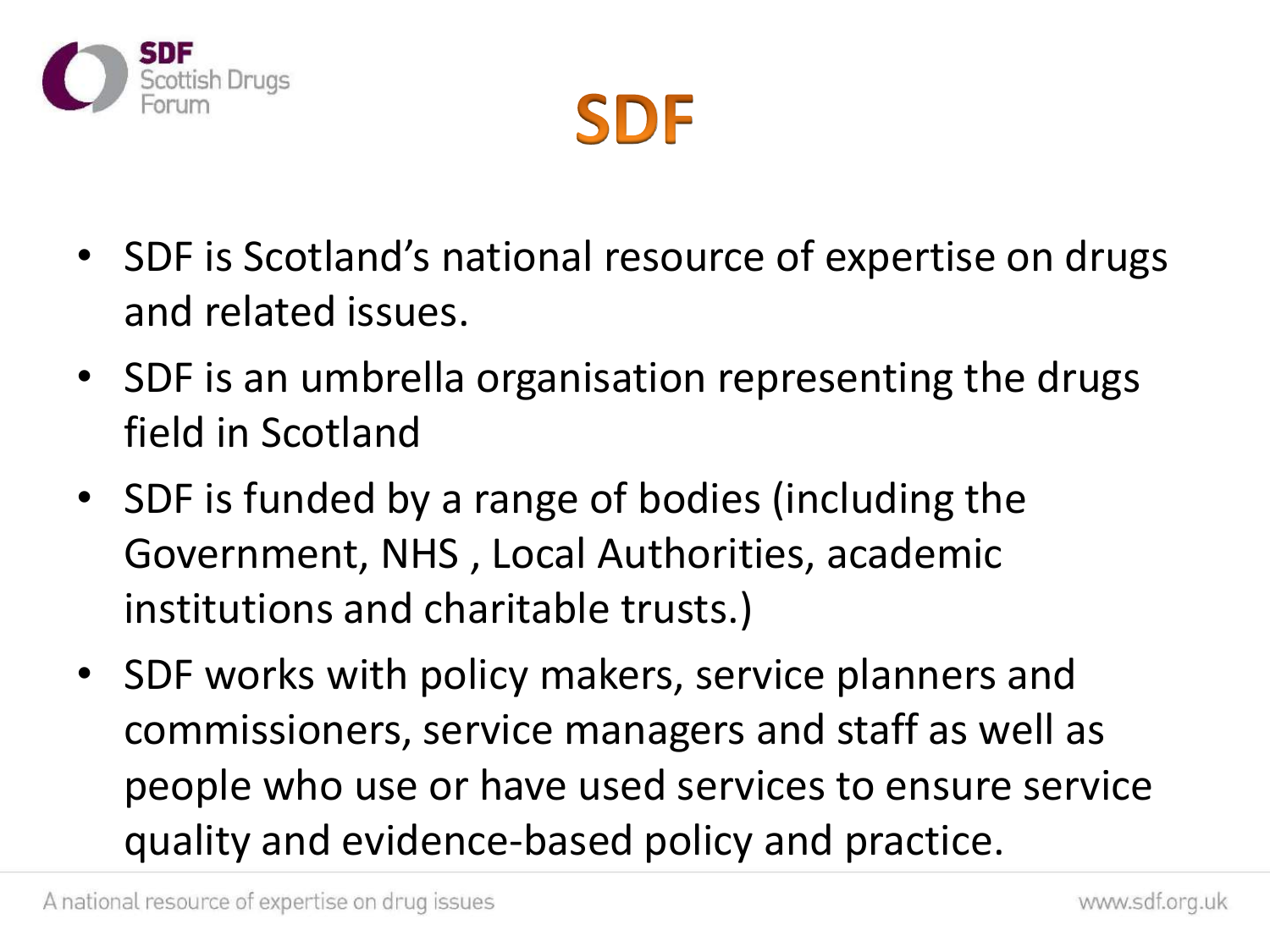

#### **Drug trends**

- Purity is up across all drugs, esp cocaine
- Far more prescription drug use in the mix
- Street 'valium' now contains far more etizolam
- Poly drug use is the new normal
- NPS is mainly an aldulterant, rather than bought for itself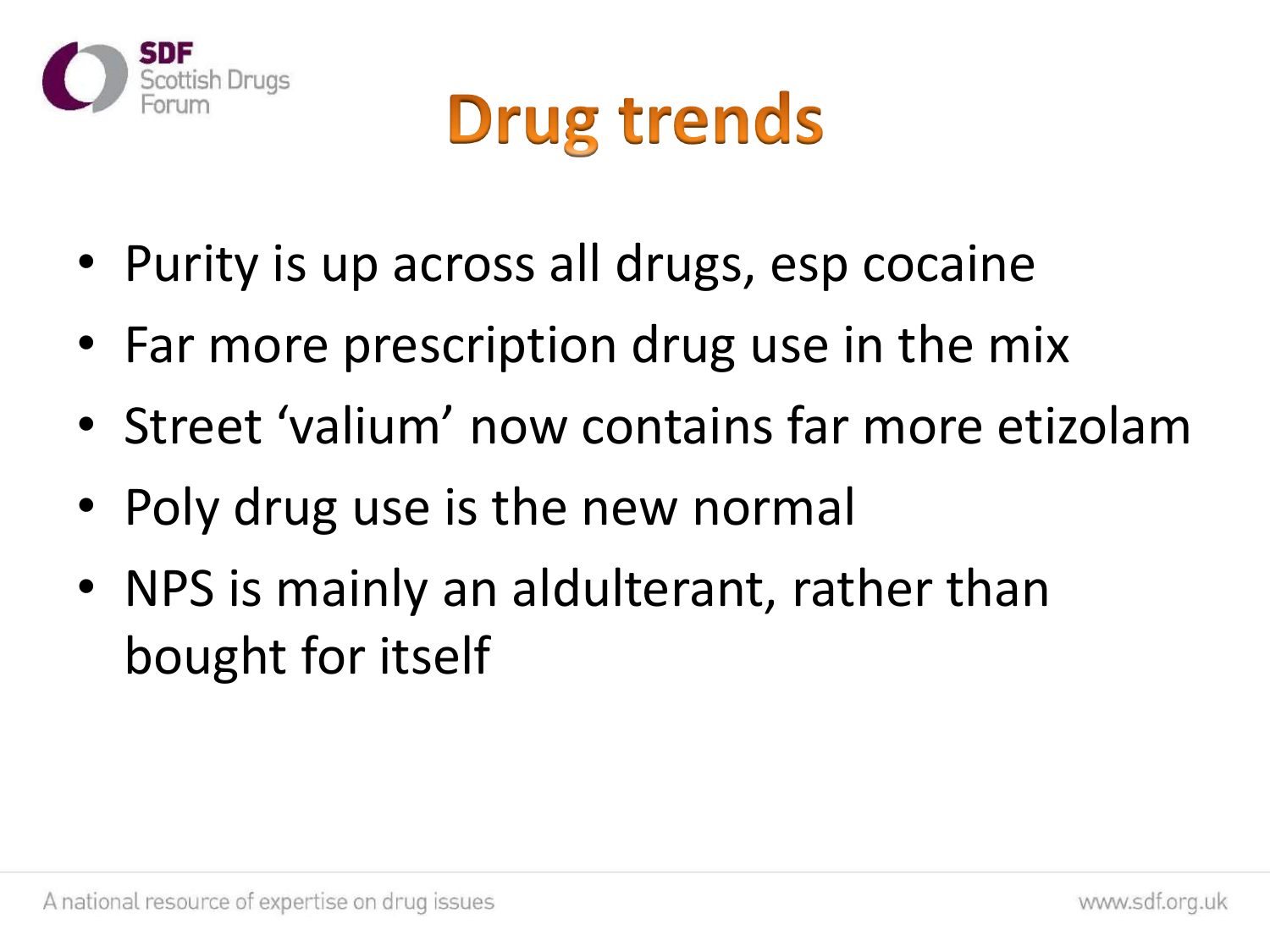

- 'Legal highs' were increasingly common and a wide range of substances were commonly in use
- The Psychoactive Substances Act 2016 effectively killed demand
- Rare to see them in use in their own right anymore (except benzos, mephedrone and synthetic cannabinoids)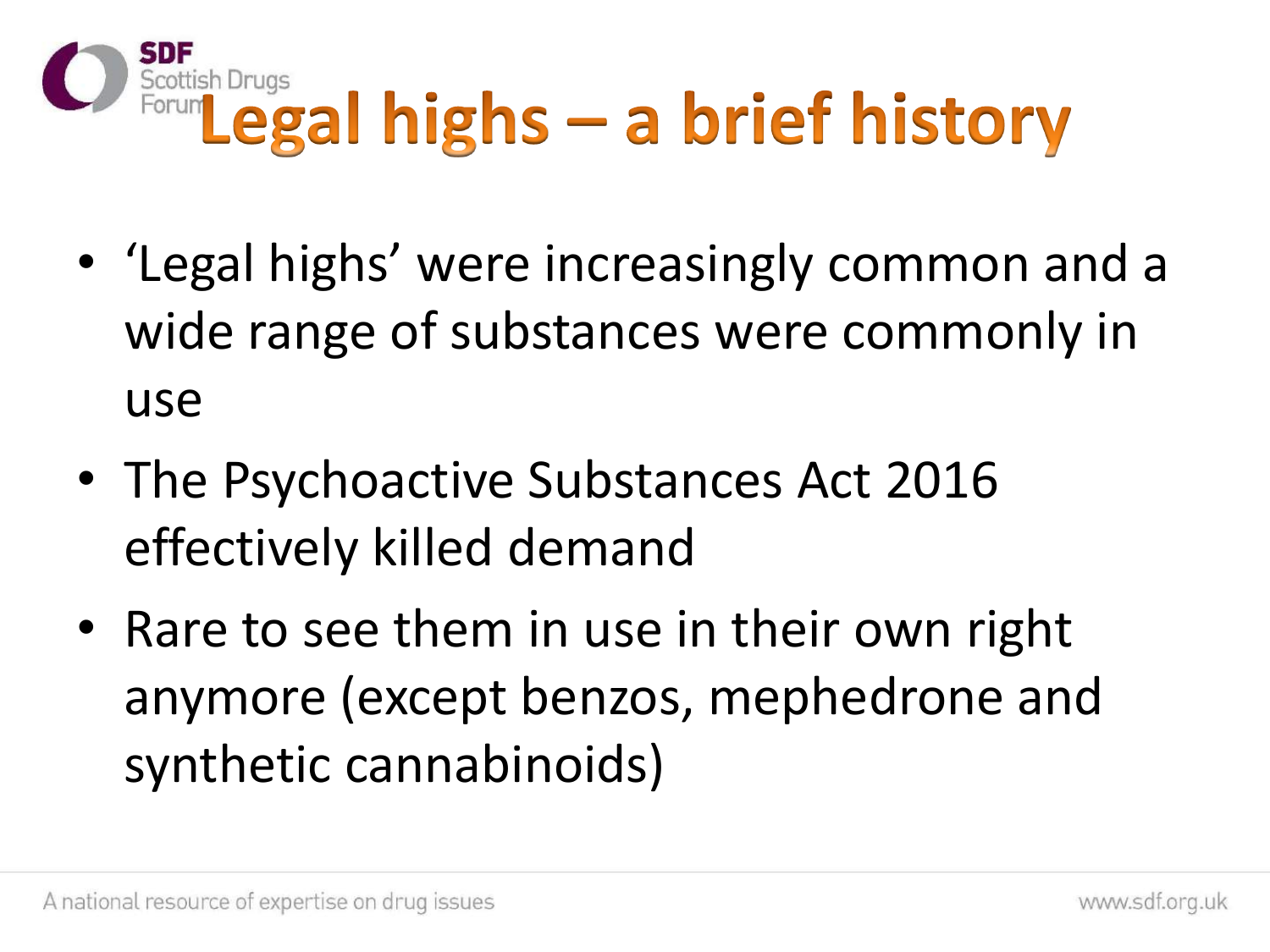

- There have been a few changes
- So a quick summary for more information is given on the next few slides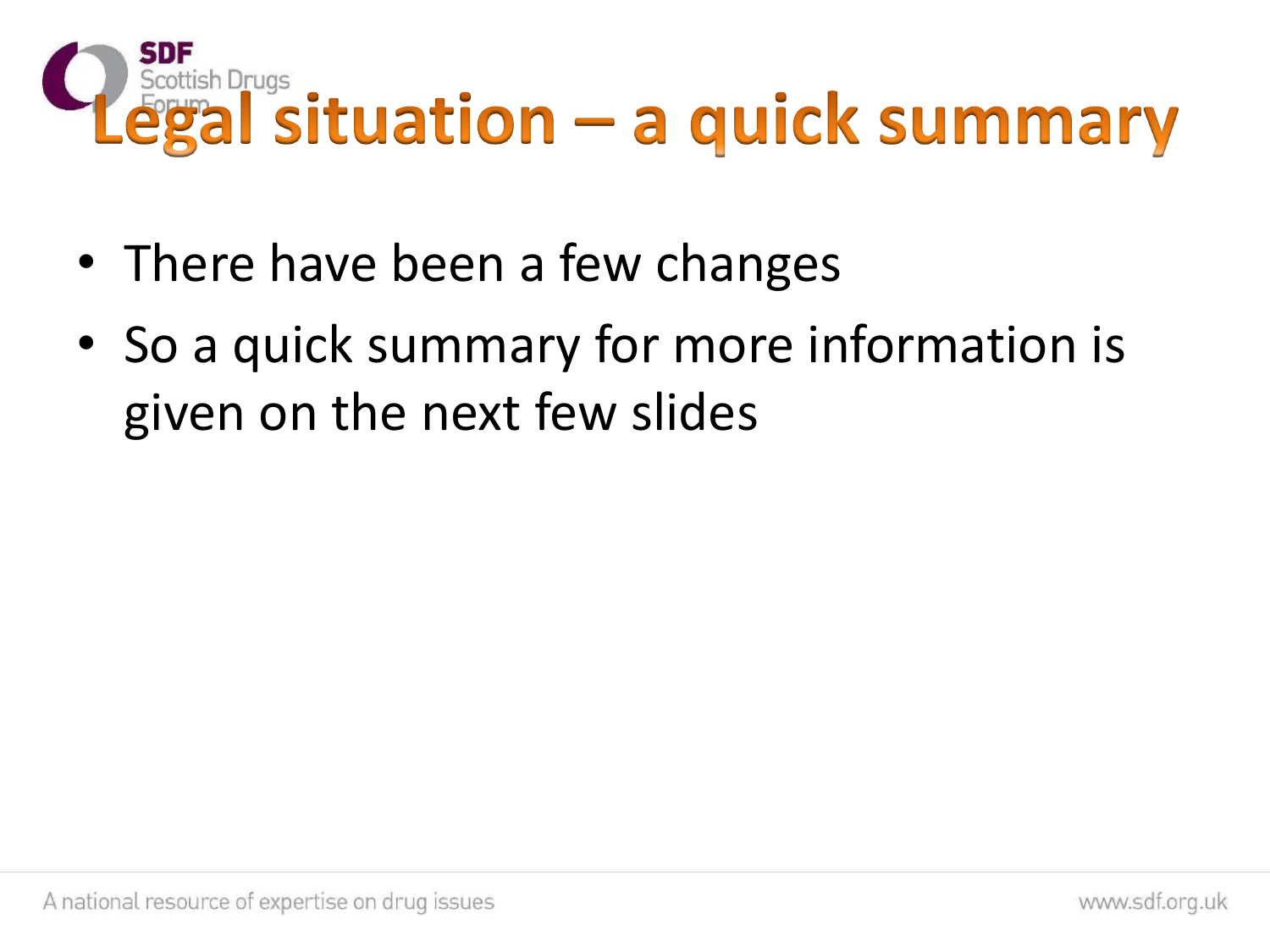

## **Drug Legislation**

- Misuse of Drugs Act 1971
- Psychoactive Substances Act 2016
- Medicines Act

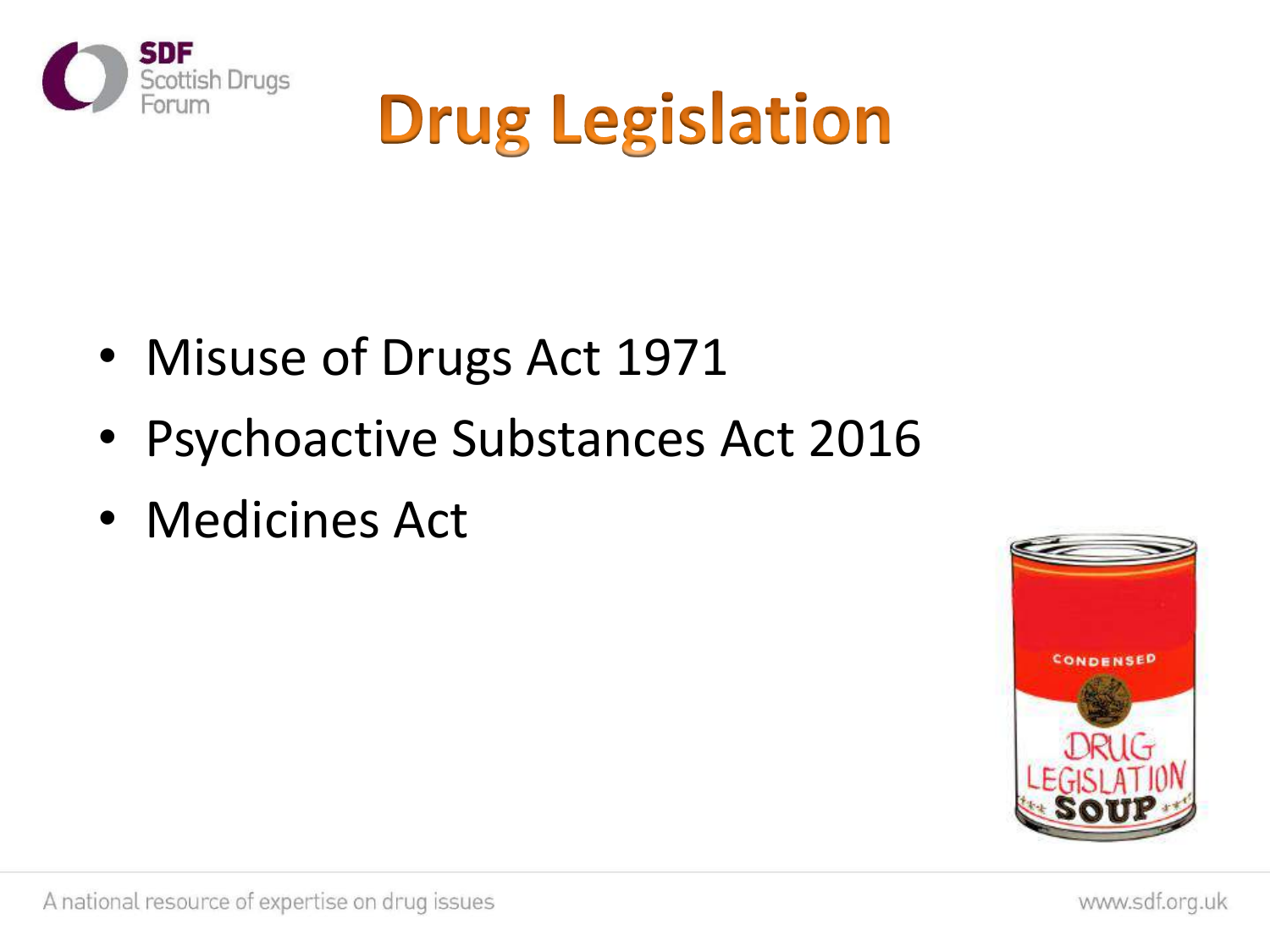

#### **Focuses on harm**

| <b>Drug Class</b> | <b>Drugs</b>                                                                                                | <b>Possession</b>            | <b>Supply</b>                 |
|-------------------|-------------------------------------------------------------------------------------------------------------|------------------------------|-------------------------------|
| <b>Class A</b>    | Heroin, Methadone<br>(no prescription),<br>Cocaine,<br>MDMA/Ecstasy, any<br>class prepared for<br>injection | Up to 7 years<br>and/or fine | Up to life and/or<br>fine     |
| Class B           | Cannabis (THC),<br>Amphetamine,<br>Ketamine,<br>Mephedrone                                                  | Up to 5 years<br>and/or fine | Up to 14 years<br>and/or fine |
| Class C           | GHB/GBL,<br>Diazepam (no<br>prescription), Khat,<br><b>Tranquilisers</b>                                    | Up to 2 years<br>and/or fine | Up to 14 years<br>and/or fine |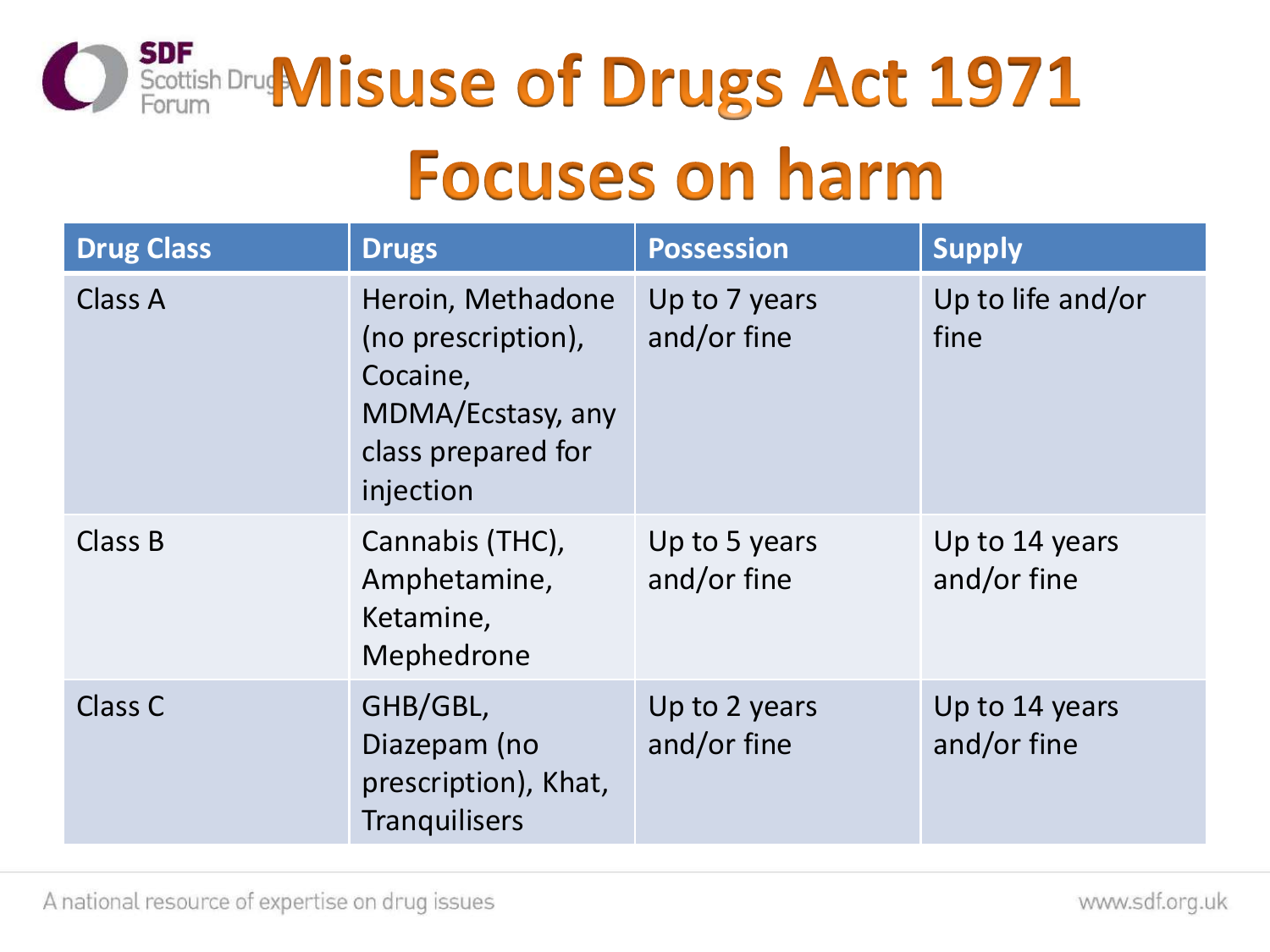

| <b>Offence</b>                                           | <b>Summary</b>                | <b>Indictment</b>           |
|----------------------------------------------------------|-------------------------------|-----------------------------|
| Possession                                               | Not an offence                | Not an offence              |
| Possession in a custodial<br>institution                 | Up to 12 months and/or a fine | Up to 2 years and/or a fine |
| Possession with intent to<br>supply                      | Up to 12 months and/or a fine | Up to 7 years and/or a fine |
| Supply/offer to supply                                   | Up to 12 months and/or a fine | Up to 7 years and/or a fine |
| Production                                               | Up to 12 months and/or a fine | Up to 7 years and/or a fine |
| Importation/exportation                                  | Up to 12 months and/or a fine | Up to 7 years and/or a fine |
| Failure to comply with<br>prohibition or premises notice | Up to 12 months and/or a fine | Up to 2 years and/or a fine |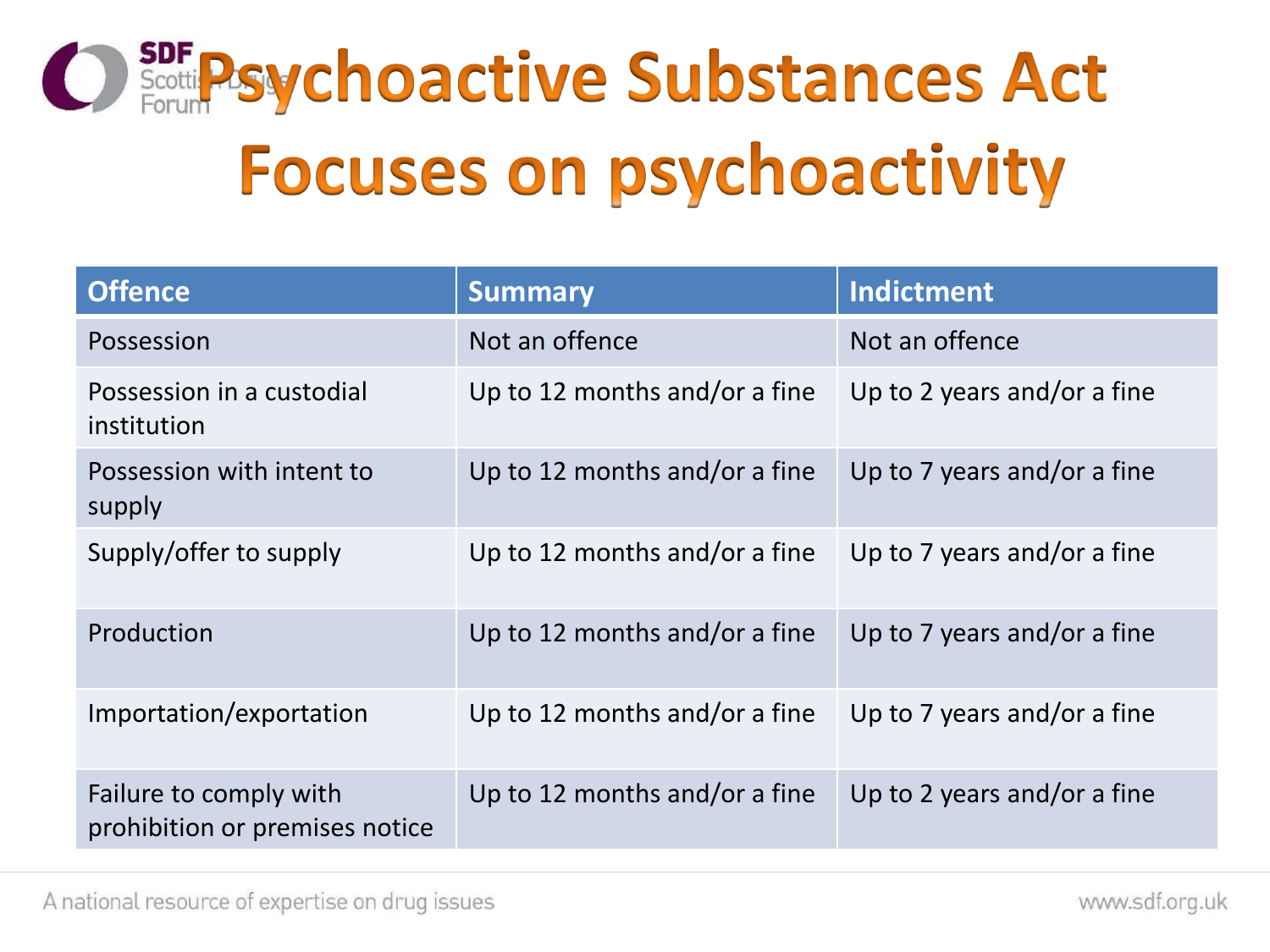## **CWhatsissues do drugs cause in the construction setting?**

• Examples from group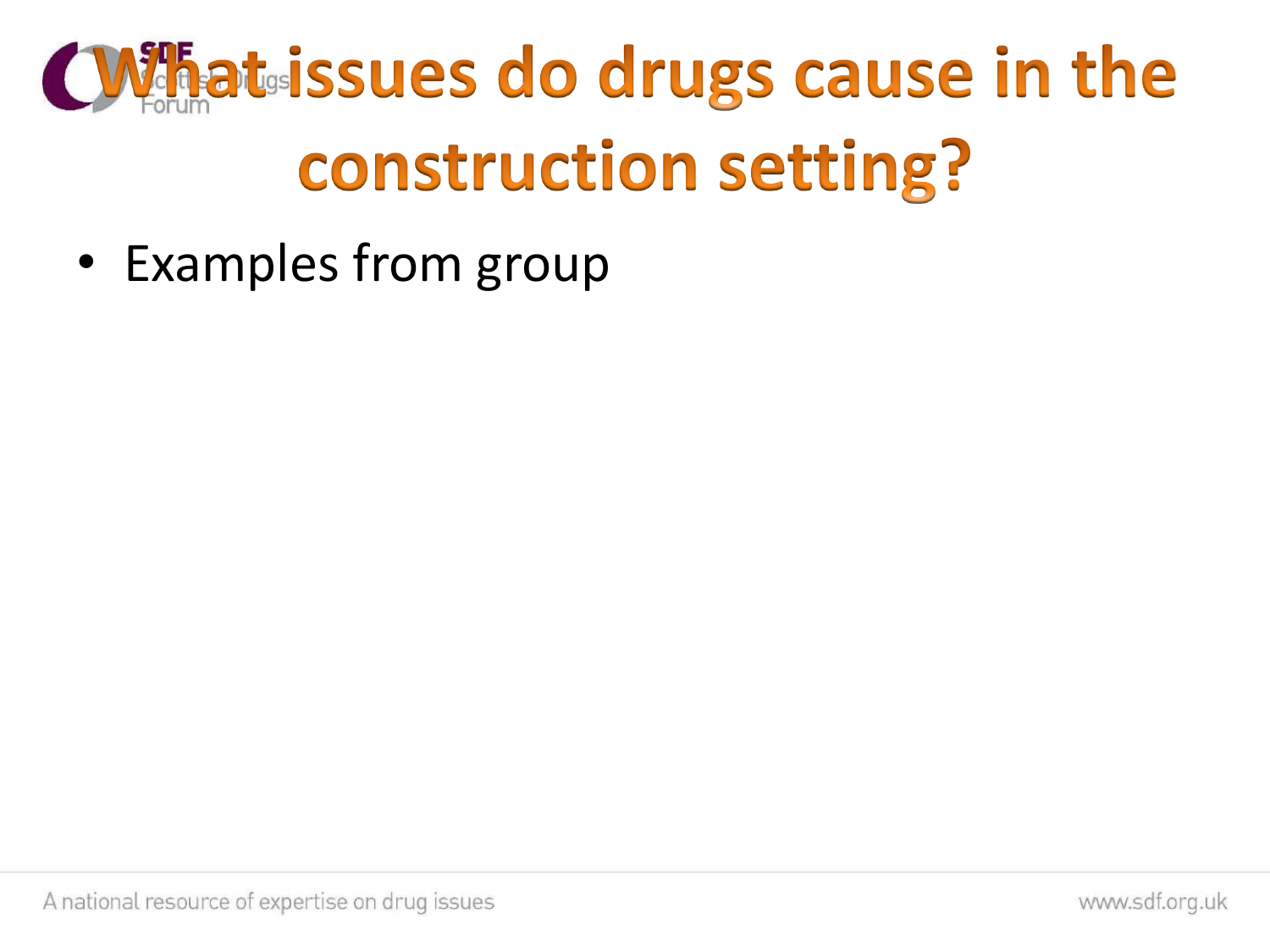#### **STIMULANTS**

"Uppers", increased energy,

increased heart rate euphoria, dilated pupils, paranoia, anxiety, sexual arousal,

comedowns

**ORIGINS** sexual impotence, Confident, warm, safe, pain-free, invincible, constricted pupils, hallucinations, addiction, withdrawal, overdose

Euphoric, confident, relaxed, risk-taking, vomiting, withdrawal, unconsciousness. coma, death

> "Stoned", calm, munchies, chilled out, floaty, giggly, sensual, paranoid, dry mouth, lazy, sleepy, mental health issues SOIONIBUNNVO

EMPATHOGEN "Loved up", connectedness, warmth, understanding arousal, belonging, mood swings, depression

**PSYCHEDELICS** "Trips", spiritual connection, heightened senses, visual or auditory hallucinations, anxiety, panic, mental health issues

"Out of body". euphoric, floaty, disconnected, relaxed, numb, scared, disconnected. unable to move, SIMIVIDOSSIO

www.thedrugswheel.com

DEPRESSANTS

**Thanks to Mark Adley**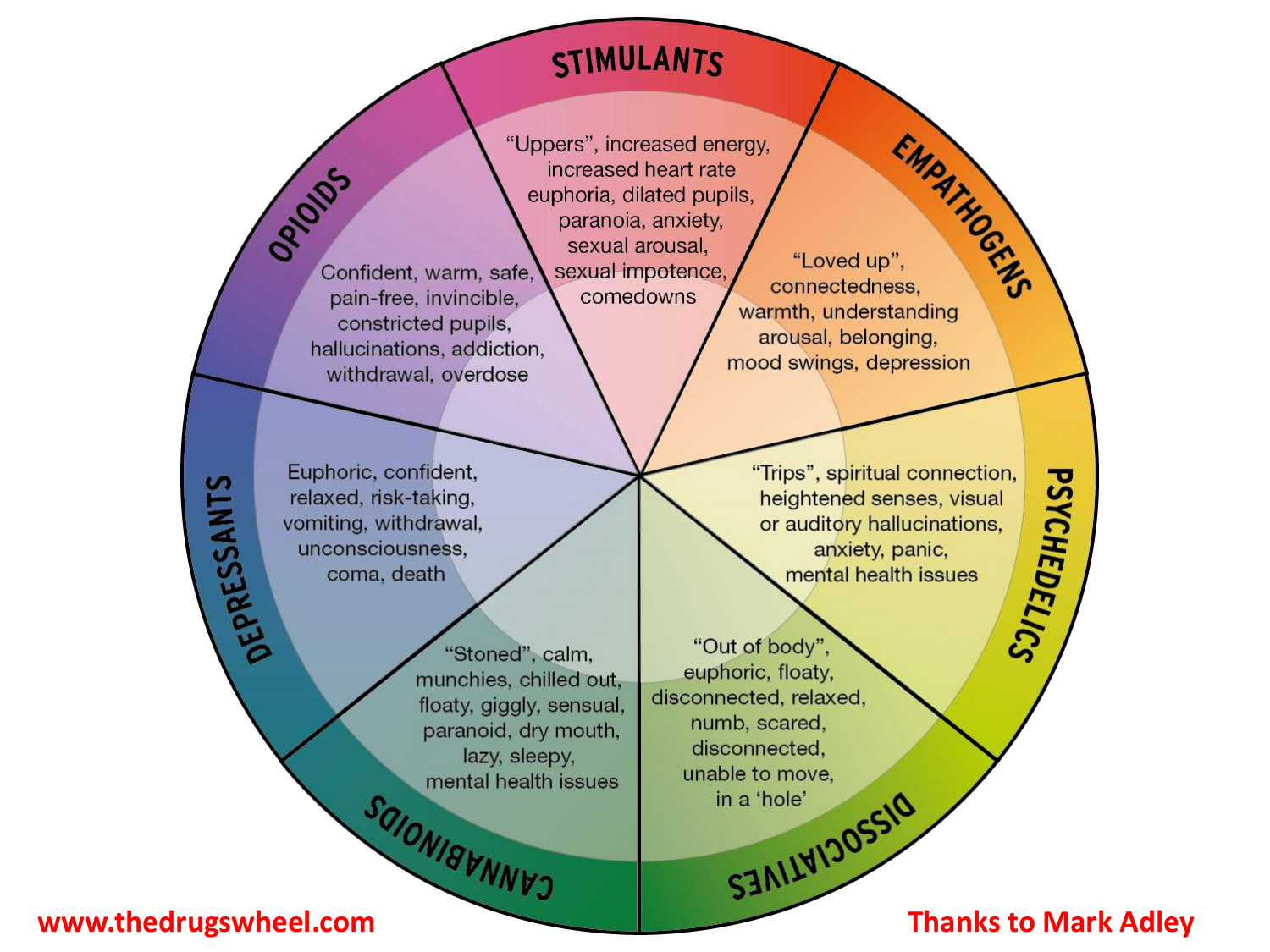

Outer ring: Controlled under the Misuse of Drugs Act 1971 or The Human Medicines Regulations 2012

Inner ring: Controlled under the Psychoactive Substances Act 2016

\* Temporary Class Drug Order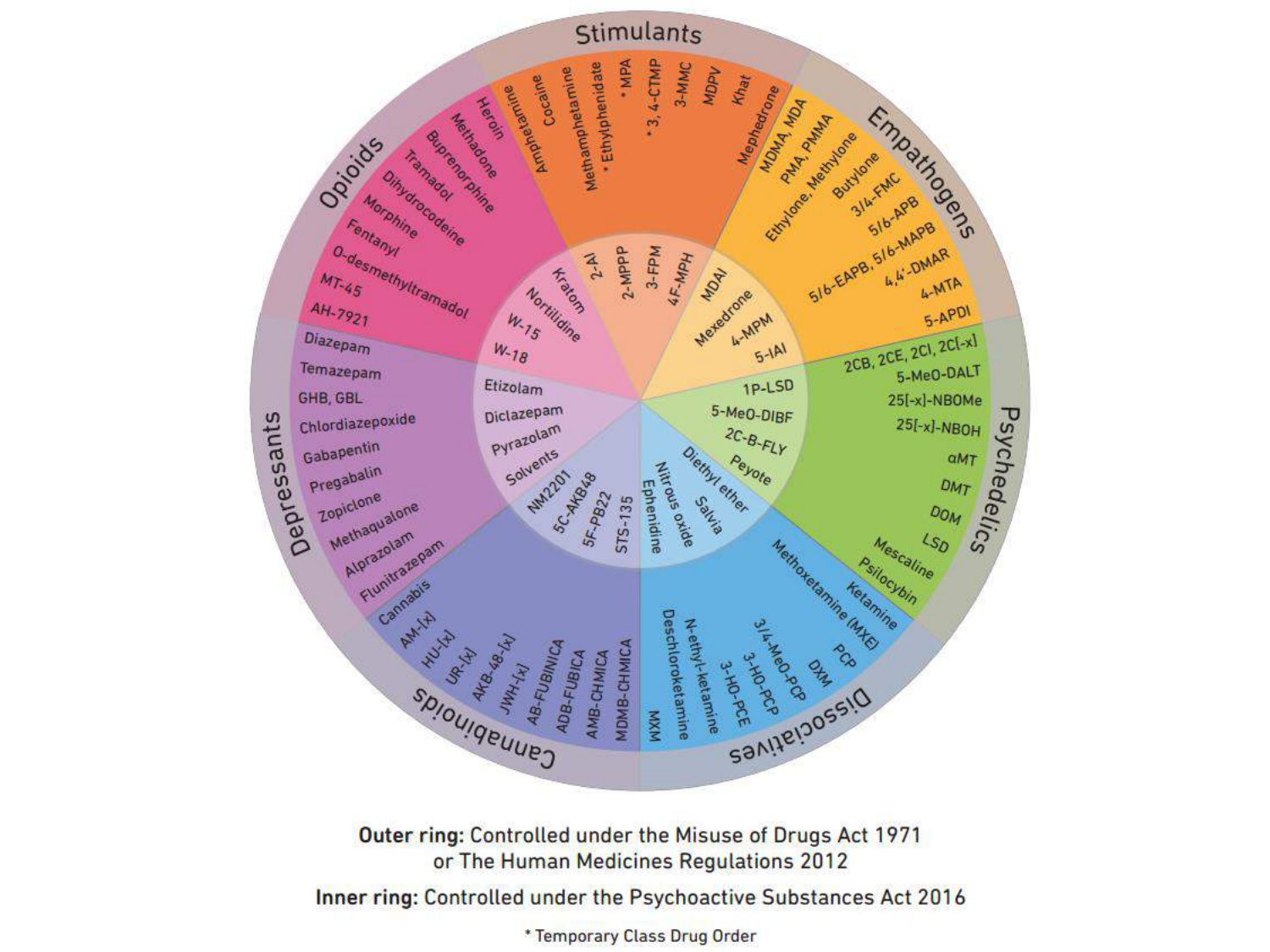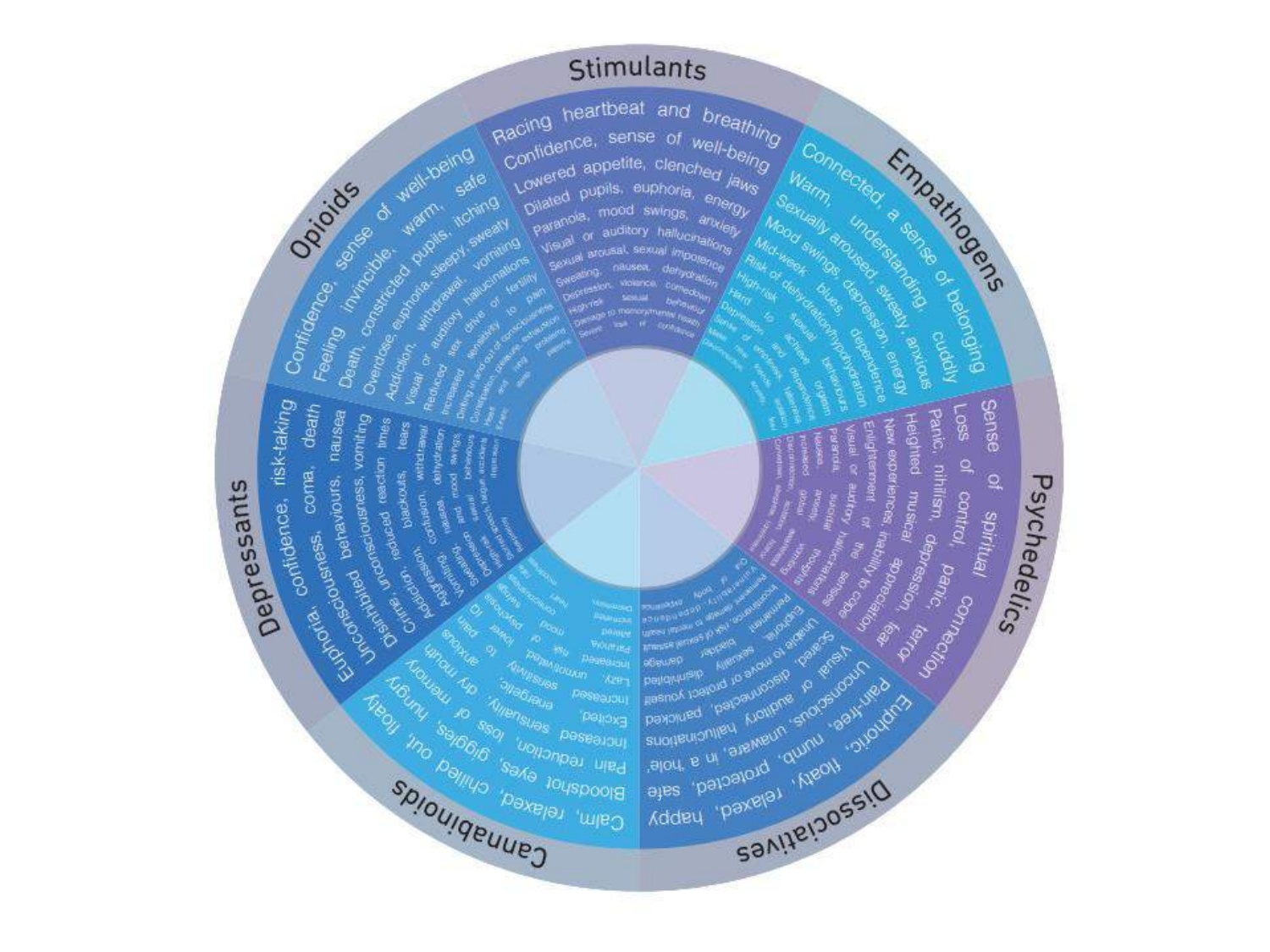

- From drug trends
	- Far more prescription drug use in the mix
	- Poly drug use is the new normal
- Interactions and combinations of effects may be unrecognisable
- Some drugs have paradoxical effects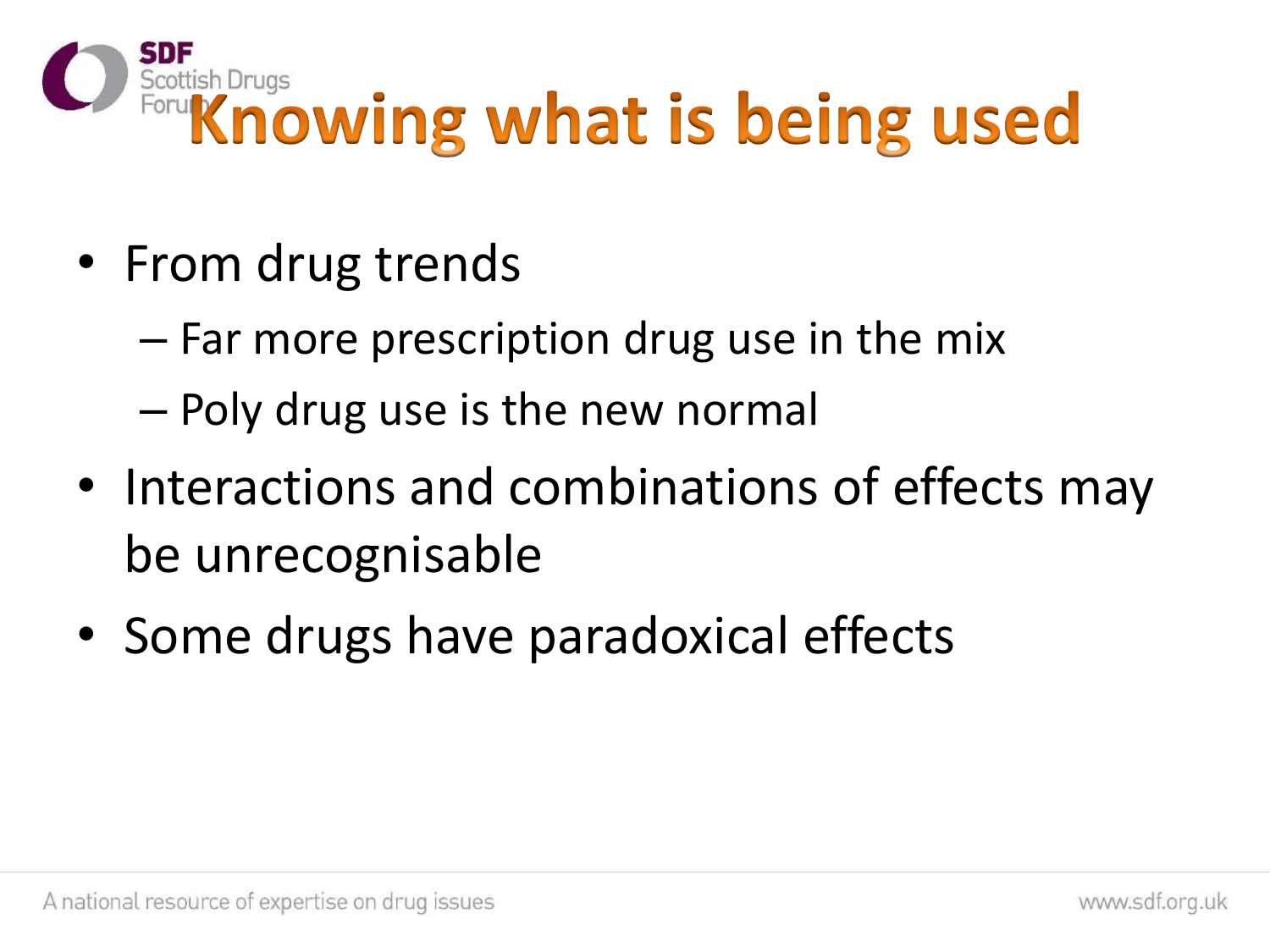

#### **Implications**

- Recognising what has been used is often impossible
- Effects might not correlate with what people believe they have used (through interactions and/or adulterants and/or other prescribed drugs and/or medical conditions or other effects)
- Apparent intoxication tells us little about what someone might have used and knowing what someone has used tells us little about their intoxication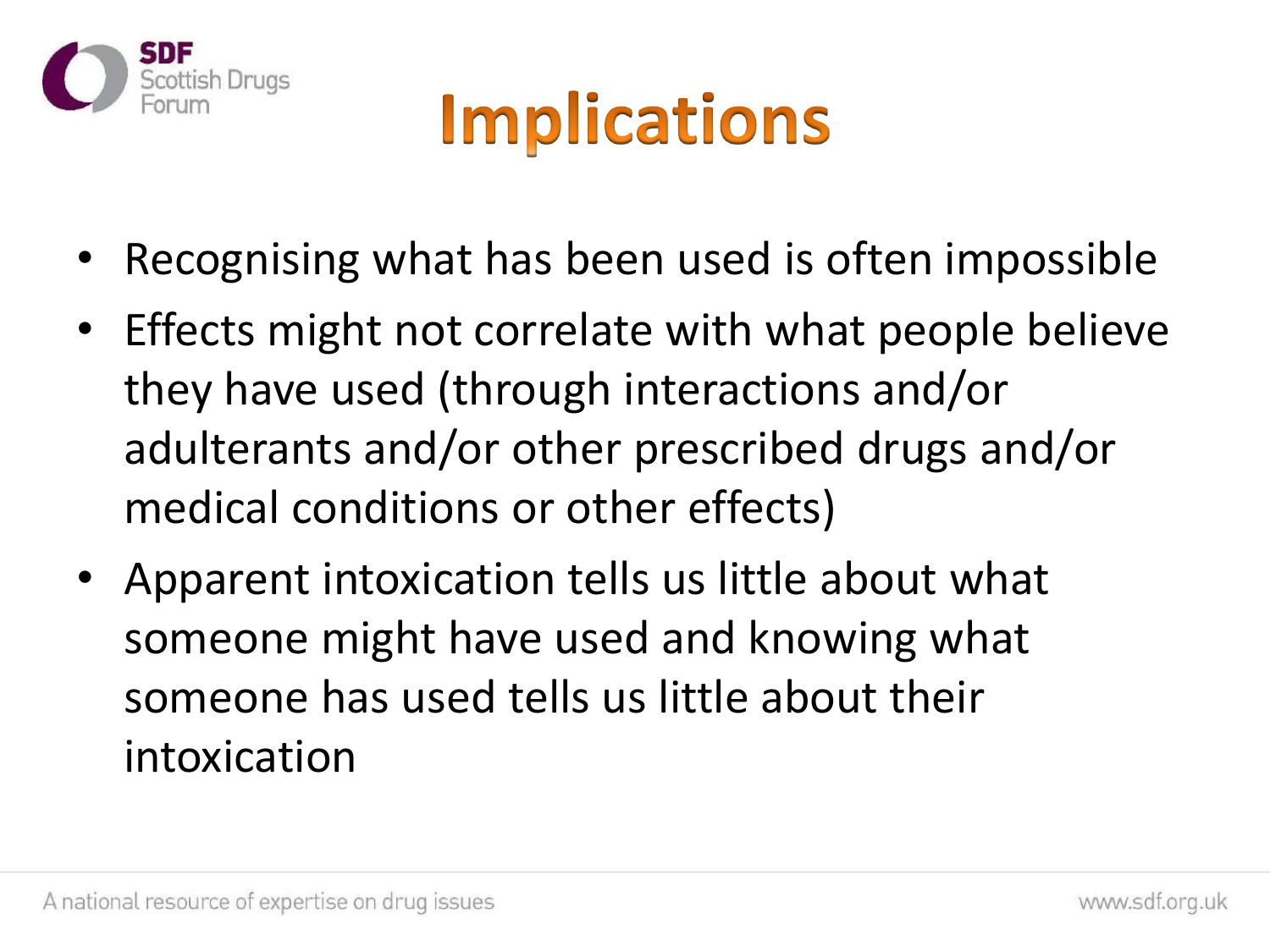



- Testing measures the concentration of substances rather than the intoxication
- This works well with alcohol, however, far less well with other drugs
	- See for example the huge difficulties that states who have legalised cannabis have had with regulating drugged driving
- Also only detects what is being tested for, so some (novel) substances won't be picked up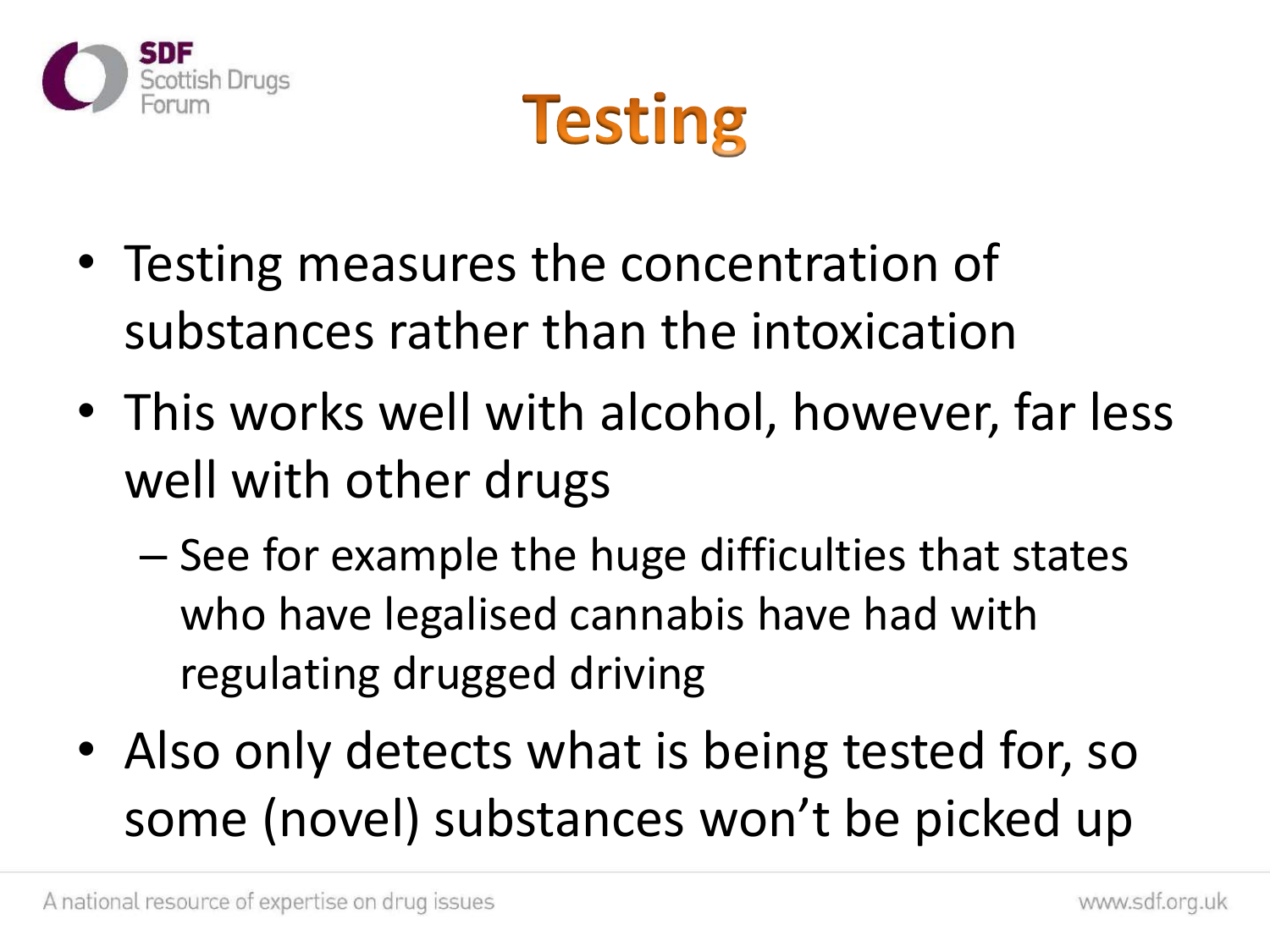

# **Testing (cont)**

- What drugs do we test for? – Licit/illicit/prescription etc
- What do we do about drugs that *can* cause issues, but not always?

– For example, insulin, antihistamines, propanolol

• What do the results tell us about safety?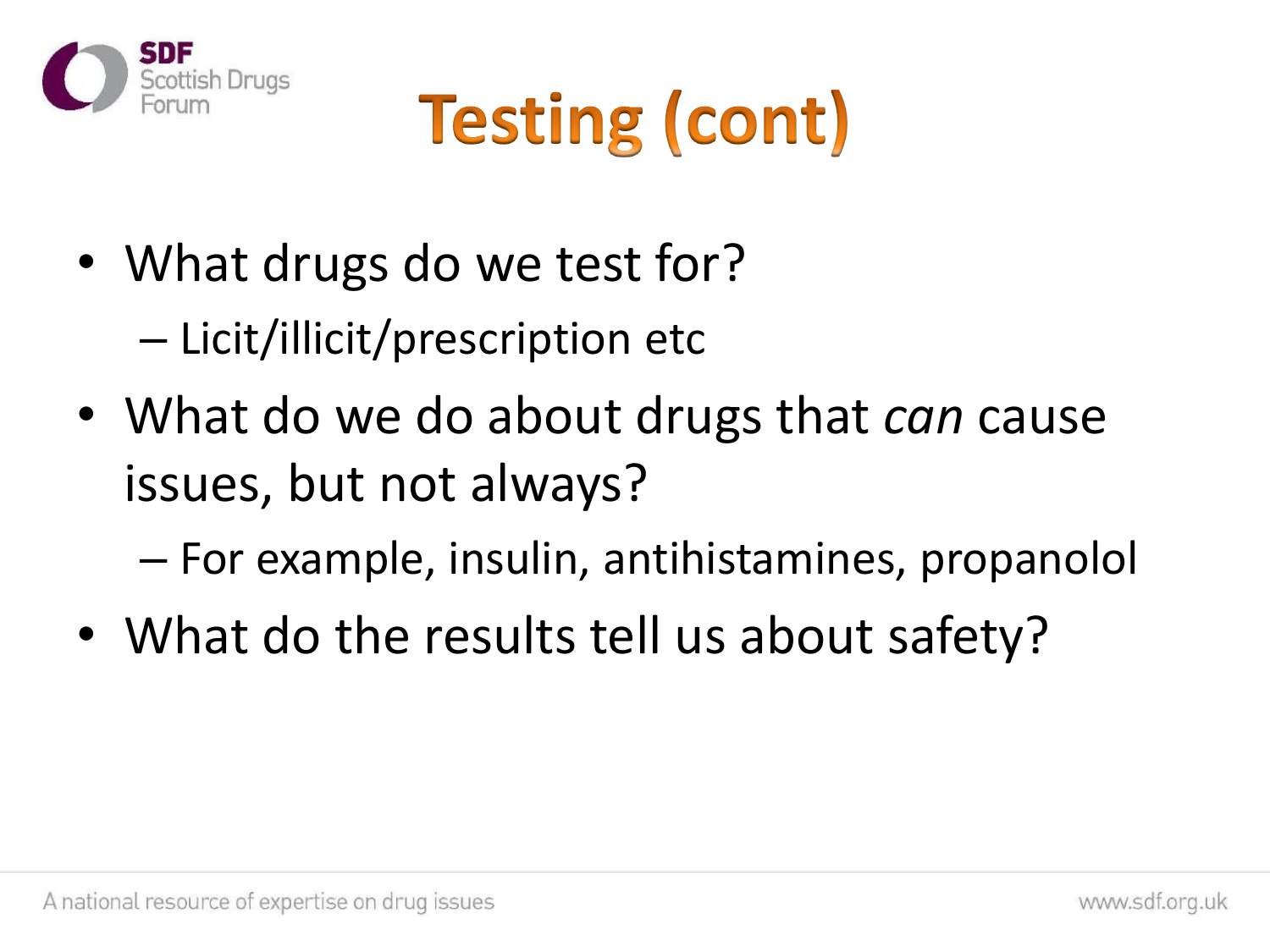

## **Talking point**

- If someone is unsafe on a construction site, what difference does the cause make?
- Which elements of our policy are about stigma and which are about safety?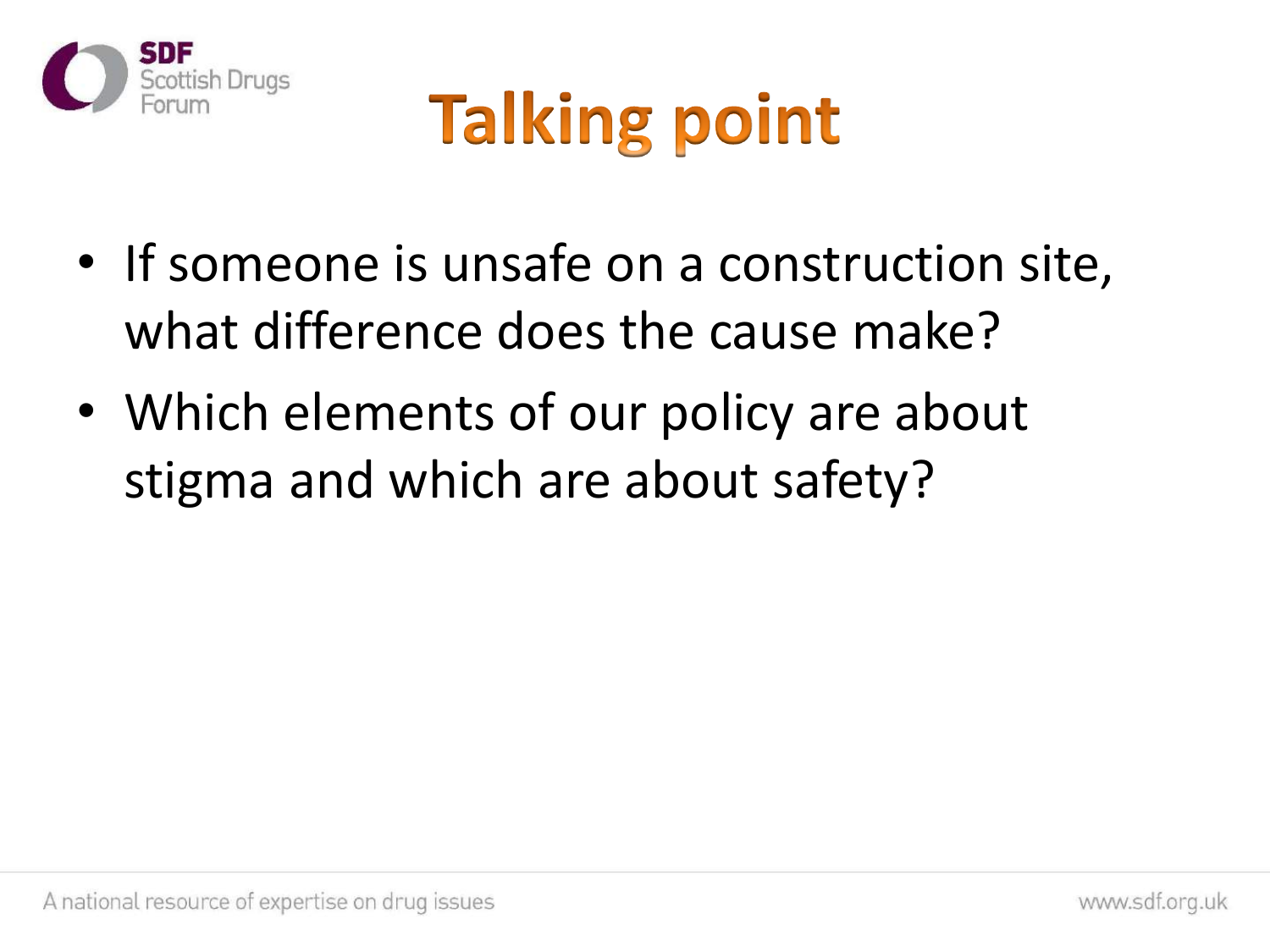## Offowdo we manage drugs in the workplace?

• Define outcomes & keep them discrete

– (Safety, reputation etc)

- Develop a policy framework that enables us to reach these outcomes
- This framework must empower staff to effectively risk assess in real time and suggest pathways/support staff to resolve
- First aid should be based on symptomatic presentation and/or naloxone